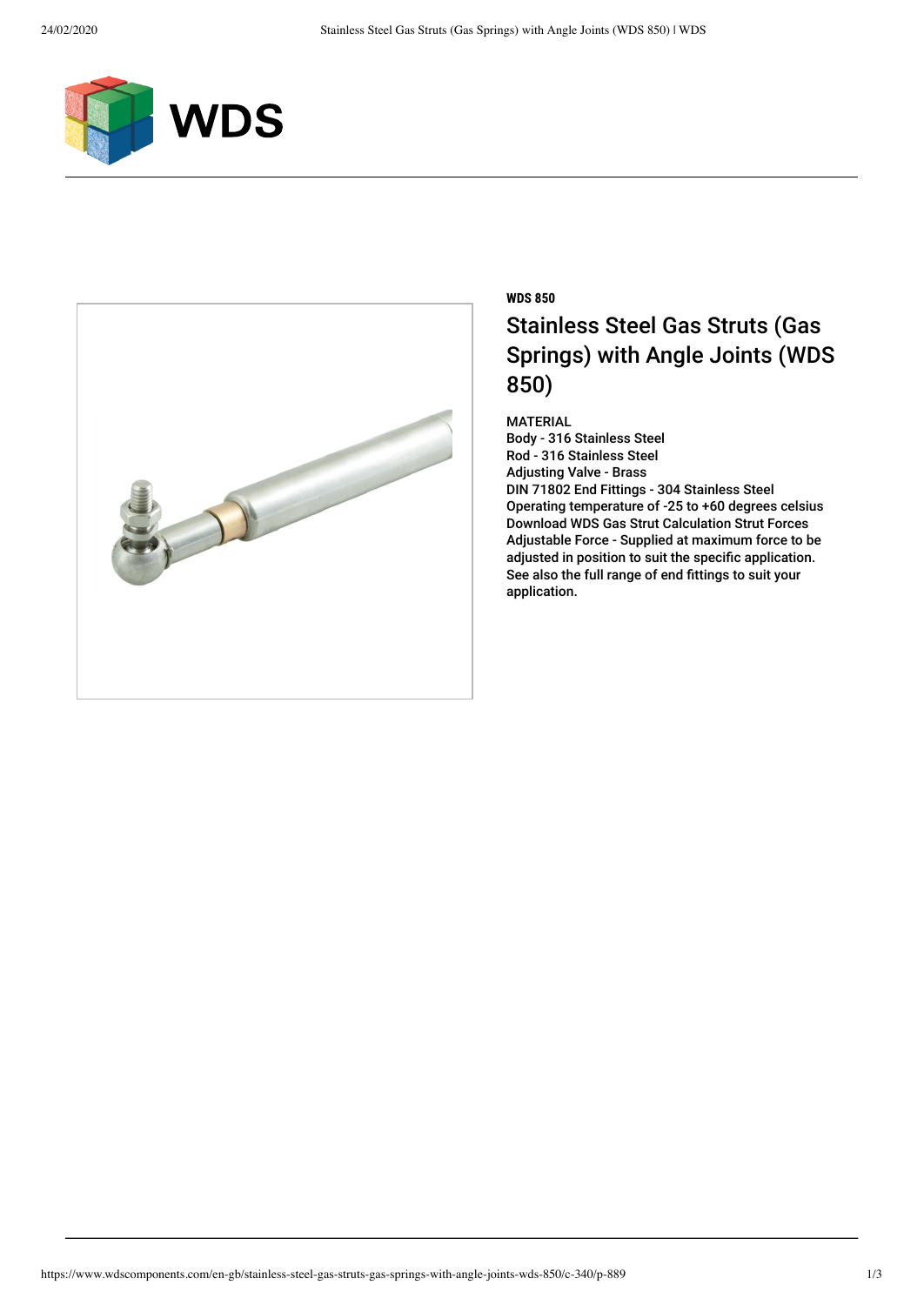

27 Sizes

| WDS NO.     | A B C      | L   | L1 | L <sub>2</sub> M          | N | P S |                  | T Angle Joint Ball Dia | Force Range (N) | Weight |
|-------------|------------|-----|----|---------------------------|---|-----|------------------|------------------------|-----------------|--------|
| 850-0615040 | 6 15 182   | 132 | 40 | 25 M6 x 1.0               |   |     | 12.5 11 M6 x 1.0 | 9 <sub>10</sub>        | 20-400          | 0.14   |
| 850-0615060 | 6 15 2 22  | 172 |    | $60\quad25 M6 \times 1.0$ |   |     | 12.5 11 M6 x 1.0 | 9 10                   | 20-400          | 0.165  |
| 850-0615080 | 6 15 262   | 212 | 80 | 25 M6 x 1.0               |   |     | 12.5 11 M6 x 1.0 | 9 <sub>10</sub>        | 20-400          | 0.195  |
| 850-0615100 | 6 15 302   | 252 |    | 100 25 M6 x 1.0           |   |     | 12.5 11 M6 x 1.0 | 9 <sub>10</sub>        | 20-400          | 0.225  |
| 850-0615120 | 6 15 342   | 292 |    | 120 25 M6 x 1.0           |   |     | 12.5 11 M6 x 1.0 | 9 10                   | 20-400          | 0.21   |
| 850-0615150 | 6 15 402   | 352 |    | 150 25 M6 x 1.0           |   |     | 12.5 11 M6 x 1.0 | 9 <sub>10</sub>        | 20-400          | 0.255  |
| 850-0615200 | 6 15 502   | 452 |    | 200 25 M6 x 1.0           |   |     | 12.5 11 M6 x 1.0 | 9 <sub>10</sub>        | 20-400          | 0.295  |
| 850-0819050 | 8 19 20 2  | 152 |    | 50 25 M6 x 1.0            |   |     | 12.5 11 M6 x 1.0 | 9 <sub>10</sub>        | 50-700          | 0.345  |
| 850-0819075 | 8 19 25 2  | 202 |    | 75 25 M6 x 1.0            |   |     | 12.5 11 M6 x 1.0 | 9 10                   | 50-700          | 0.465  |
| 850-0819100 | 8 19 302   | 252 |    | 100 25 M6 x 1.0           |   |     | 12.5 11 M6 x 1.0 | 9 <sub>10</sub>        | 50-700          | 0.6    |
| 850-0819125 | 8 19 3 5 2 | 302 |    | 125 25 M6 x 1.0           |   |     | 12.5 11 M6 x 1.0 | 9 <sub>10</sub>        | 50-700          | 0.665  |